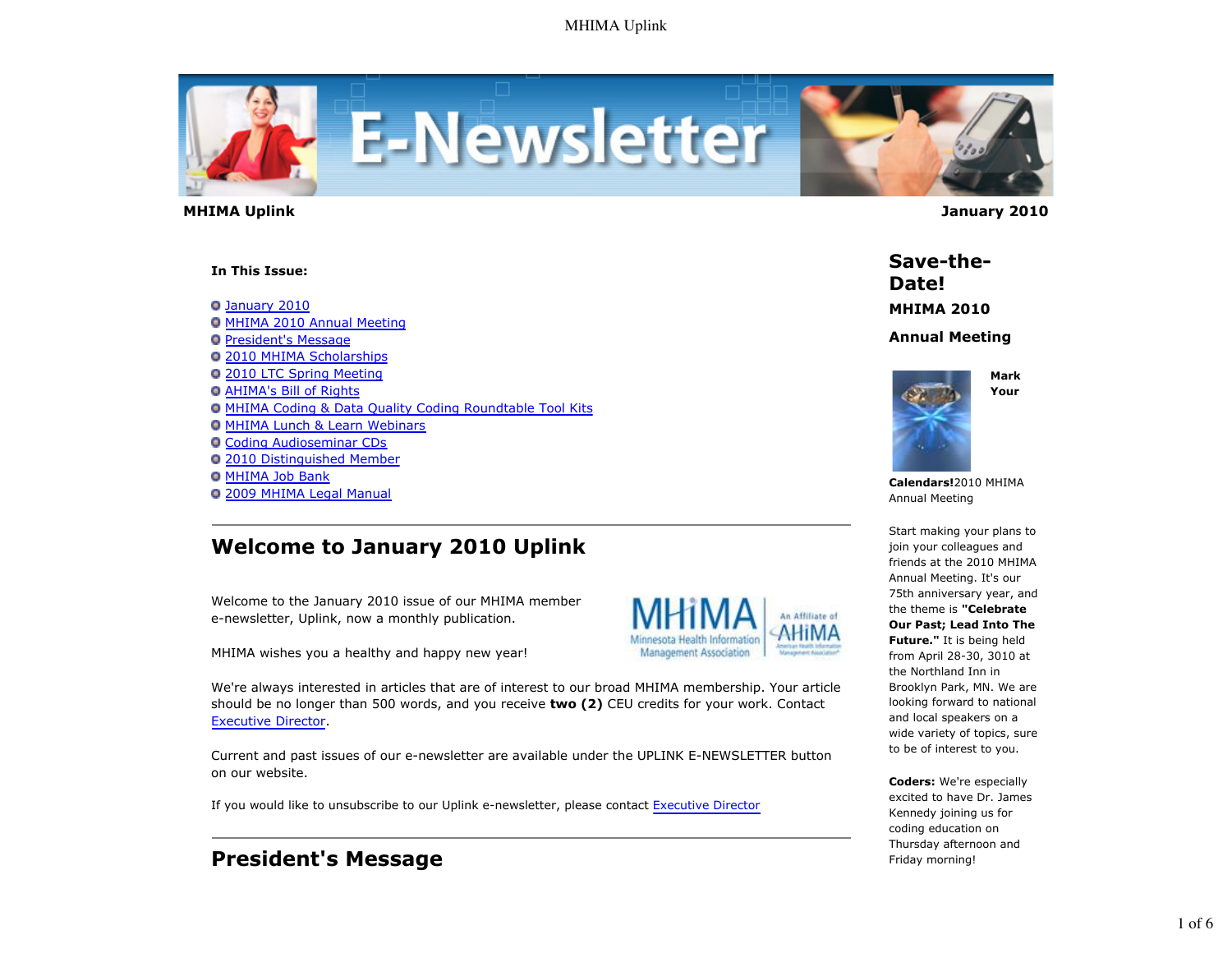### Steph Luthi-Terry

Happy New Year! And what a year it is gearing up to be! MHIMA members have many critical issues facing their organizations. RAC's, potential changes to copy fee allowances on the state legislative front, electronic medical record implementations, healthcare reform. Status quo is definitely NOT in our vocabulary this year.

Most of us have been preparing for Recovery Audit Contractor (RAC) reviews over the last several months, regardless of our healthcare setting. In the last several weeks, and especially this week, there is increasing activity on the

CGI-RAC B website. CGI is the contractor CMS has identified to be responsible for coordination, request, receipt of RAC requests in Minnesota (as well as other states); Minnesota is in Region B.



for the final agenda. The meeting registration is now available on line on our website. We look forward to seeing you all there!

Watch our MHIMA website

## **2010 LTC Spring Meeting**

The AHIMA Long Term Care Practice Council will hold its 2010 Spring Meeting at the Northland Inn, April 28-29, 2010, in conjunction with our MHIMA Annual Meeting. This is a wonderful opportunity for everyone involved in LTC to experience an agenda packed full of timely topics. You don't need to be a member of the LTC Practice Council to attend. This meeting is open to all folks working in LTC, nationally and within Minnesota.

The registration information is posted on our website, separate from the the 2010 MHIMA Annual Meeting. Click Here

Check back frequently for updates as the Agenda is near completion. Great speakers have been secured.

MHIMA extends a hearty welcome to our LTC professionals in 2010!

There are two types of reviews: automated reviews (technical denials) and complex reviews (requires medical record requests). In the last several weeks, CGI has posted issues for ambulatory and outpatient hospital visits, durable medical equipment (DME), and just today (January 6) inpatient hospital issues added to the list. If you are not familiar with the issues posted, see the CGI website. Issues must be posted on the website in order for complex record reviews to occur and copies of records requested. Issues posted are:

- Blood Transfusions
- Bronchoscopy Services
- Transfusions
- Neulasta
- Once in a life time procedures
- Untimed codes
- Wheelchair bundling
- Hospital to Hospital transfer
- Separately Paid Ambulance Service during Inpatient hospital review
- IV Infusion Chemotherapy and Non-chemotherapy excessive units reported
- Pre-Admission testing

Also posted this week, "Additional Documentation Request" letter and the medical record submission requirements for paper, CD or DVD. Note that the CD/DVD encryption requirements for CGI are specific to their organization and differ from other RAC contractors (important if your organization does business in different RAC regions). I am anticipating complex review requests are imminent in the next few weeks.

MHIMA is actively involved and partnering with the Minnesota Hospital Association to review existing medical record copy fee structure as allowed by the Minnesota Department of Health and the threat of impending legislative activity to reduce the allowable charge. Diane Larson, MHIMA past-President, has developed a copy fee white paper and shared this with the workgroup as well as members of the MN House Judiciary Committee. The white paper addresses the Judiciary Committee concerns about the cost of copies, access to electronic records, improvements that may be made, as well as a summary of the state environmental survey done late this past summer. The workgroup continues to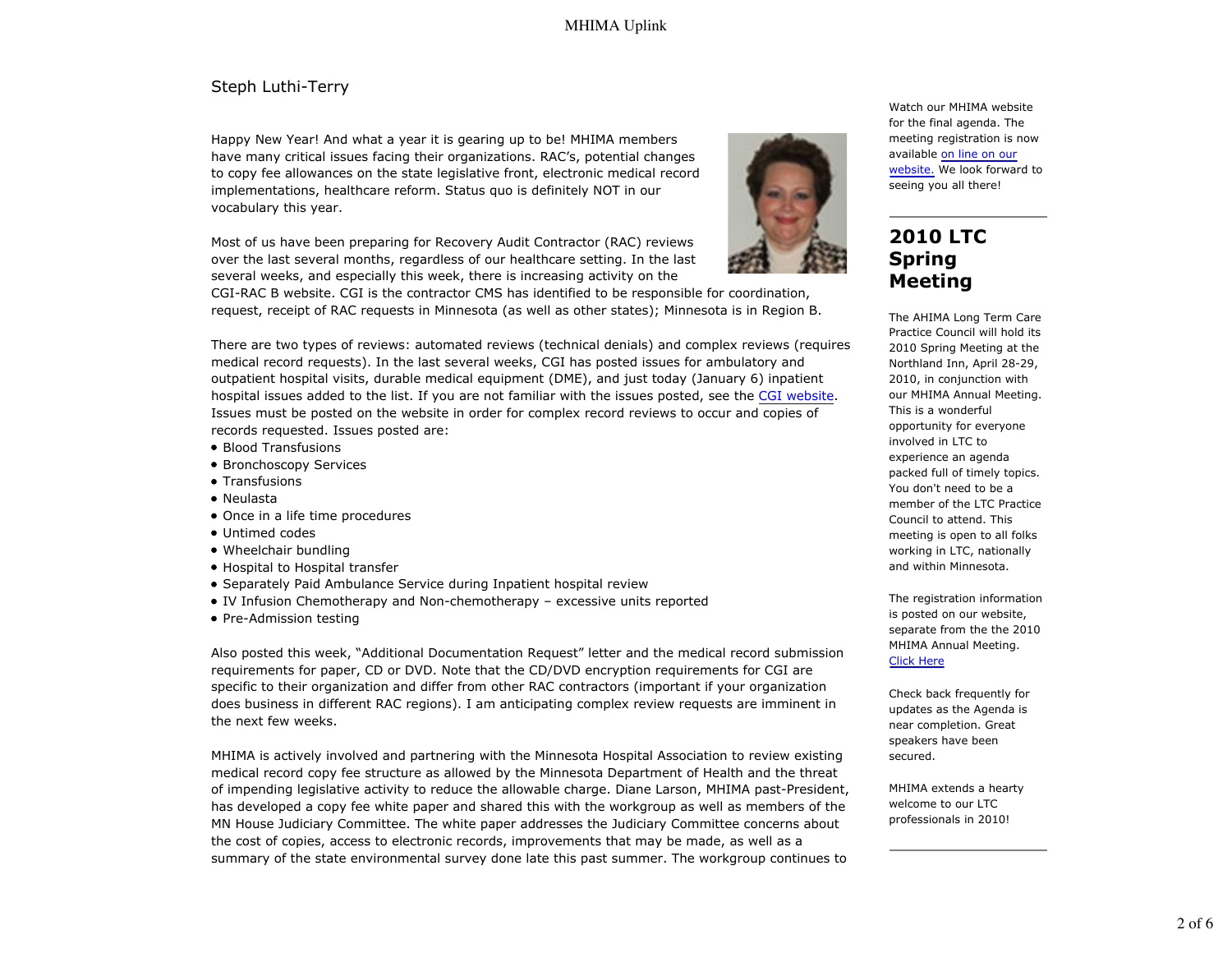### MHIMA Uplink

work closely to develop strategies to address the concerns by the Judiciary Committee. Another meeting with MHA is scheduled later in the week with the intent that recommendations are able to be formulated for review by the Judiciary Committee. Click Here to read the **Copy Fee White Paper.**

It is only the first week of January, yet everyone is very busy anticipating and preparing for the many changes both inevitable and anticipated for 2010. Please remember/consider utilization of the CoP to start any discussions on RAC best practices, thoughts on copy fee legislation/regulation or experiences you may have that are pertinent to the HIM profession.

Stay warm! Steph

# **2010 MHIMA Scholarship Applications Now Open**



MHIMA is once again offering scholarships to Minnesota residents, or AHIMA members with MN designated as their state affiliation, who are enrolled in an in-state or out-of-state HIM program. The number of scholarships awarded and the award amounts will be determined based on funding availability.

Applicants must have completed 50% of one of the following programs:

- Accredited Health Information Technology or Health Information Management program
- Graduate program related to HIM in a college or university accredited by a nationally recognized accrediting agency
- Coding Certificate program
- AHIMA Coding Basics Interactive Campus program

Applicants must also have a cumulative GPA of 3.0 (out of 4.0) and be a member of AHIMA.

#### APPLICATION PROCESS

Applicants are required to submit the following information:

Completed Scholarship Application

Verification Form from Program Director, verifying that student is in their last year and is expected to graduate

- One letter of recommendation from a faculty advisor, faculty member or mentor
- An official school transcript of grades indicating cumulative GPA
- Completion of an essay: 300-700 words, titled "How I Will Use This Degree to Advance the HIM Profession"

### Please refer to Scholarship Guidelines for further information.

The scholarships will be awarded on April 29, 2010, at the MHIMA Annual Meeting at the Northland

## **MHIMA Coding & Data Quality Coding Roundtable Tool Kits**

The MHIMA Coding & Data Quality Committee has created several toolkits for use by MHIMA members to support coding education and discussion in your facilities and at your regional meetings. There is a "Do It Yourself" PowerPoint tool kit giving you the guidelines to set up a coding roundtable.

Additional tool kits on specific topics that have been developed to-date include Interventional Radiology, E&M, Heart Failure and the **newly updated Present on Admission (POA).**

All are available on the Coding and Data Quality button on the MHIMA website. Watch for additional toolkits as they are developed!

# **Coding Audioseminar CDs Available**

#### **Looking for CEU opportunities at low cost?** Consider the MHIMA coding audioseminar rental library. We have several CDs available and each is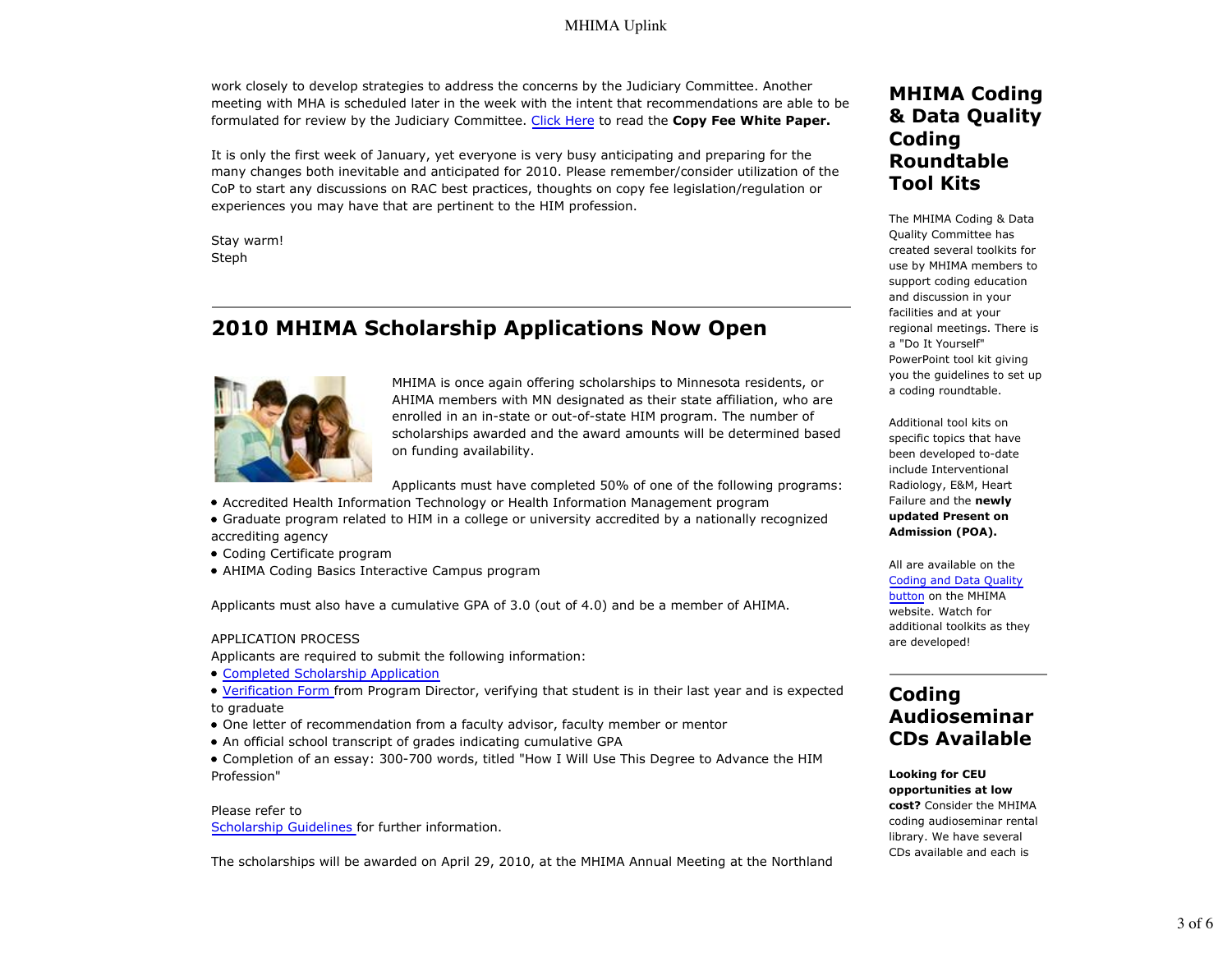Inn, Brooklyn Park. Winning essays will be published in the June 2010 MHIMA Uplink. **Completed application materials including essays must be received no later than February 26, 2010 and should be mailed to:**

MHIMA Executive Director PO Box 16246 Duluth MN 55816-0246

# **AHIMA's Health Information Bill of Rights**

The **AHIMA HI (Health Information) Bill of Rights** was established to lay the groundwork for the safe keeping of patients' health information, and was introduced at the AHIMA Convention in October, 2009. This **HI Bill of Rights** outlines seven model protections every American healthcare consumer should expect. A downloadable wall poster, designed for health facilities and physician offices, is available to AHIMA members to post in waiting areas and offices. Click on the 10/5/2009 AHIMA Rights Bill link

The **HI Bill of Rights** is also available to consumers on a wallet-sized card allowing consumers to discuss the protections whenever they visit a healthcare provider. For more information on AHIMA's promtional products for the HI Bill of Rights, contact AHIMA Public Relations Department

# **Lunch & Learn Webinars**

**MHIMA Audioconference/Webinar Education**



MHIMA continues its audioconference/webinar series! Dial directly into these live presentations from your work environment. No travel required! Fit as many colleagues as you can into a room with a speaker phone and an internet connection. Your call is a toll-free number.

All sessions are from 12 noon to 1 pm and earn one (1) CEU for each

attendee at each connection location. The registration fee of \$49 for MHIMA/AHIMA members (\$89 non-members) covers all the staff you can invite on one phone line/internet connection. Multiple phone lines require a separate registration for each line.

#### The next two webinar topics and dates:

**Release of Information in the HITECH World, on Thursday, January 21, 2010, at 12 noon.** Presenter is Lisa Kampa, MA, RHIA, CHP, Manager of Health Information Services/Privacy Manager at Gillette Children's Specialty Healthcare in St. Paul.

**Registration Deadline:** All registrations must be received in our office by 5 pm on Thursday, January 14, 2010.

worth 2 CEUs. Here are some of the comments from folks who have rented the CDs:

Coding Interventional Radiology Services: "excellent preentation"

Coding for Cardiovascular Procedures: "excellent discussion with pertinent, helpful Q&A"

Coding Kidney Disease & Treatment: "helpful; well presented"

Coding for Diabetes: "excellent presentation with great examples"; "great information"

• Present on Admission Reporting: "presentation is well done; good use of examples"

For more information, visit our MHIMA Store on our website and scroll down to the ordering information on our audio CDs.

## **MHIMA Job Bank**

Are you seeking a job? Are you an employer looking for a potential employee? Is your facility looking for someone with a skill set of MHIMA members? Be sure to check out the MHIMA Job Bank Network on our website. Here, you'll find information about registering as a "Job Seeker" or as an "Employer". New positions are posted frequently, so check us out often!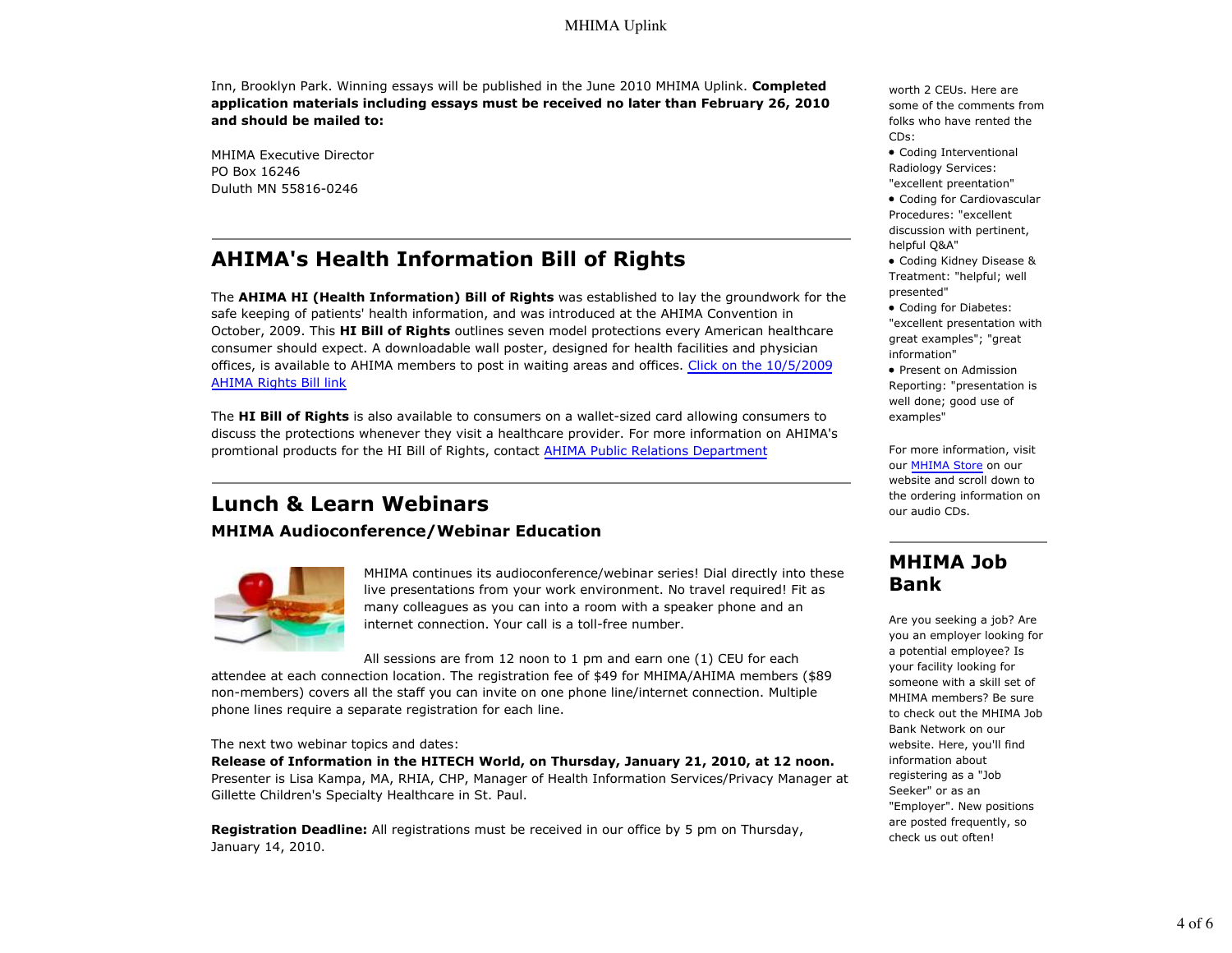### MHIMA Uplink

To download the ROI webinar flyer, Click Here for ROI Flyer .

**Getting Practical with Critical Access Hospitals, on Friday, February 5, 2010, at 12 noon.** Presenter is Sarah Spoon, RHIA, Manager of HIM Regional Operations for Allina Hospitals & Clinics.

**Registration Deadline:** All registrations must be received in our office by 5 pm on Friday, January 29, 2010.

To download the CAH webinar flyer, Click Here for CAH Flyer

To register securely online for either webinar, Click Here and select the webinar of your choice.

Four days prior to the program, you'll receive an email containing instructions on how to download the presentation material for the conference, the codes to access the website and the conference call, and CEU information for everyone attending at your site.

Cancellation: Registration fees, less a \$15 cancellation fee, are refundable if notice is received five (5) working days before the program date.

Mark your calendars for our third upcoming webinar: **March 25th: ICD-10, presented by Gina Sanvik, RHIA.** Watch for more information on the ICD-10 webinar on our website and in the February issue of Uplink!

### **MHIMA 2010 Distinguished Member Nomination**

The MHIMA Nominating Committee seeks your input for nominees for our 2010 Distinguished Member. This is MHIMA's highest award of honor and is not an elected award. The MHIMA Nominating Committee receives names of nominees and recommends selection of the Distinguished Member to the MHIMA Board.

This award celebrates and honors outstanding members of MHIMA for their loyal service to our state association and their contributions to our profession. Candidates must have been an active member of MHIMA for five (5) years or longer and have made an outstanding contribution to the profession in more than one of the following:

Volunteer service to our association as an officer, director, committee chair or member, project or task force chair or member, CoP facilitator, or representative of the HIM field at governmental or state health care associations

Outstanding achievement in professional practice through leadership in a specialty area or innovate approaches to methods improvement

Leadership in education through regular presentations at HIM conferences or other eduational events, respected instructor in academic HIM programs, or development of teaching strategies

Contributions in research or published materials such as authorship, editing, or service on editorial boards for journals, books and other publications that advance the HIM profession

**Job Seekers:** There is no fee to register.

**Employers:** Job posting fees are very reasonable and reach all of our MHIMA membership. E-blasts of job announcements are also available.

Click Here to visit the MHIMA Job Bank.

## **2009 MHIMA Legal Resource Manual**



for purchase! The Manual is a complete update of the 2007 version and includes the laws and rules that address the majority of issues that may arise with respect to health information practice. There are many new updates in every chapter. As one member states, "This is truly a valuable resource for anyone that works with health care." It's a compilation of best practices and experience of HIM professionals and the facilities they represent in Minnesota and has had legal review.

**There will not be an**